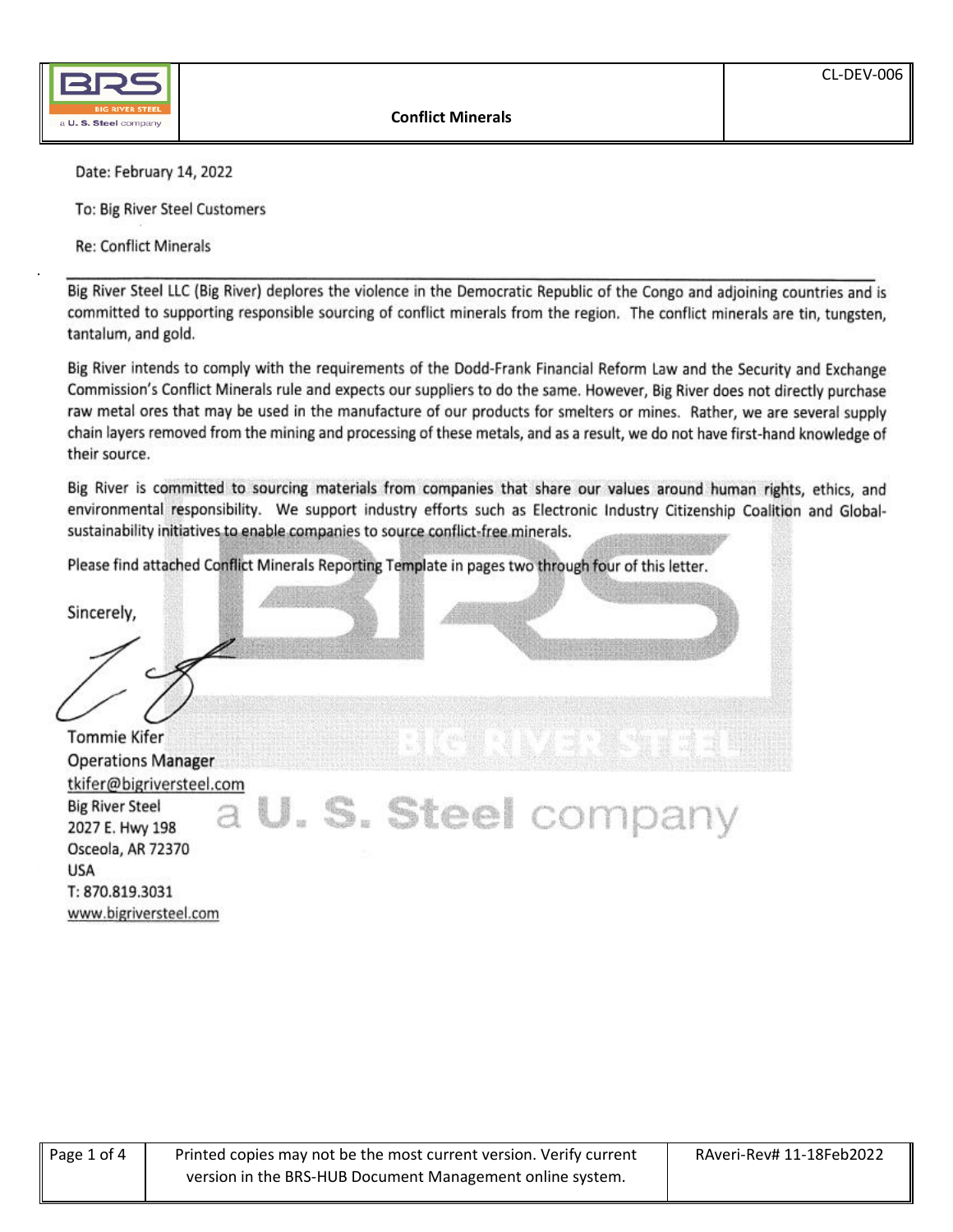

### **Company Information**

| Company Name (*):                   | <b>Big River Steel LLC</b>                                                                                                                                                                                                                      |  |
|-------------------------------------|-------------------------------------------------------------------------------------------------------------------------------------------------------------------------------------------------------------------------------------------------|--|
| Declaration Scope or Class (*):     | A. Company                                                                                                                                                                                                                                      |  |
| <b>Description of Scope:</b>        | Big River Steel (BRS), Osceola, AR - Big River Steel expects all of its<br>suppliers source materials from socially responsible suppliers. BRS expects<br>its suppliers to comply with the Dodd-Frank legislations and provide<br>declarations. |  |
| <b>Company Unique ID:</b>           |                                                                                                                                                                                                                                                 |  |
| <b>Company Unique ID Authority:</b> |                                                                                                                                                                                                                                                 |  |
| <b>Address:</b>                     |                                                                                                                                                                                                                                                 |  |
| <b>Contact Name (*):</b>            | Gary Boss                                                                                                                                                                                                                                       |  |
| Email – Contact $(*)$ :             | gboss@bigriversteel.com                                                                                                                                                                                                                         |  |
| Phone – Contact $(*)$ :             | 870-955-2168                                                                                                                                                                                                                                    |  |
| Authorizer (*):                     | Tommie Kifer                                                                                                                                                                                                                                    |  |
| <b>Title - Authorizer:</b>          | <b>Operations Manager</b>                                                                                                                                                                                                                       |  |
| Email - Authorizer (*):             | tkifer@bigriversteel.com                                                                                                                                                                                                                        |  |
| <b>Phone - Authorizer:</b>          | 870-955-3031                                                                                                                                                                                                                                    |  |
| Effective Date (*):                 | 31-May-2021                                                                                                                                                                                                                                     |  |

# **Answer the following questions 1 - 8 based on the declaration scope indicated above**

# **1) Is any 3TG intentionally added or used in the product(s) or in the production process? (\*) Answer**

| <b>Tantalum</b> |  |
|-----------------|--|
| Tin             |  |
| Gold            |  |
| <b>Tungsten</b> |  |

# **Tantalum** No **Tin** No **Gold** No **Tungsten** No

| <b>Comments</b> |  |  |
|-----------------|--|--|
|                 |  |  |
|                 |  |  |
|                 |  |  |
|                 |  |  |

# **2) Does any 3TG remain in the**

**product(s)? Answer** 

| Tantalum        |
|-----------------|
| Tin             |
| Gold            |
| <b>Tungsten</b> |



| <b>Comments</b> |  |  |
|-----------------|--|--|
|                 |  |  |
|                 |  |  |
|                 |  |  |
|                 |  |  |

**3) Do any of the smelters in your supply chain source the 3TG from the covered** 

|             | countries? (SEC term, see definitions tab)                                                                                      | Answer | <b>Comments</b> |                          |
|-------------|---------------------------------------------------------------------------------------------------------------------------------|--------|-----------------|--------------------------|
|             | <b>Tantalum</b>                                                                                                                 |        |                 |                          |
| Page 2 of 4 | Printed copies may not be the most current version. Verify current<br>version in the BRS-HUB Document Management online system. |        |                 | RAveri-Rev# 11-18Feb2022 |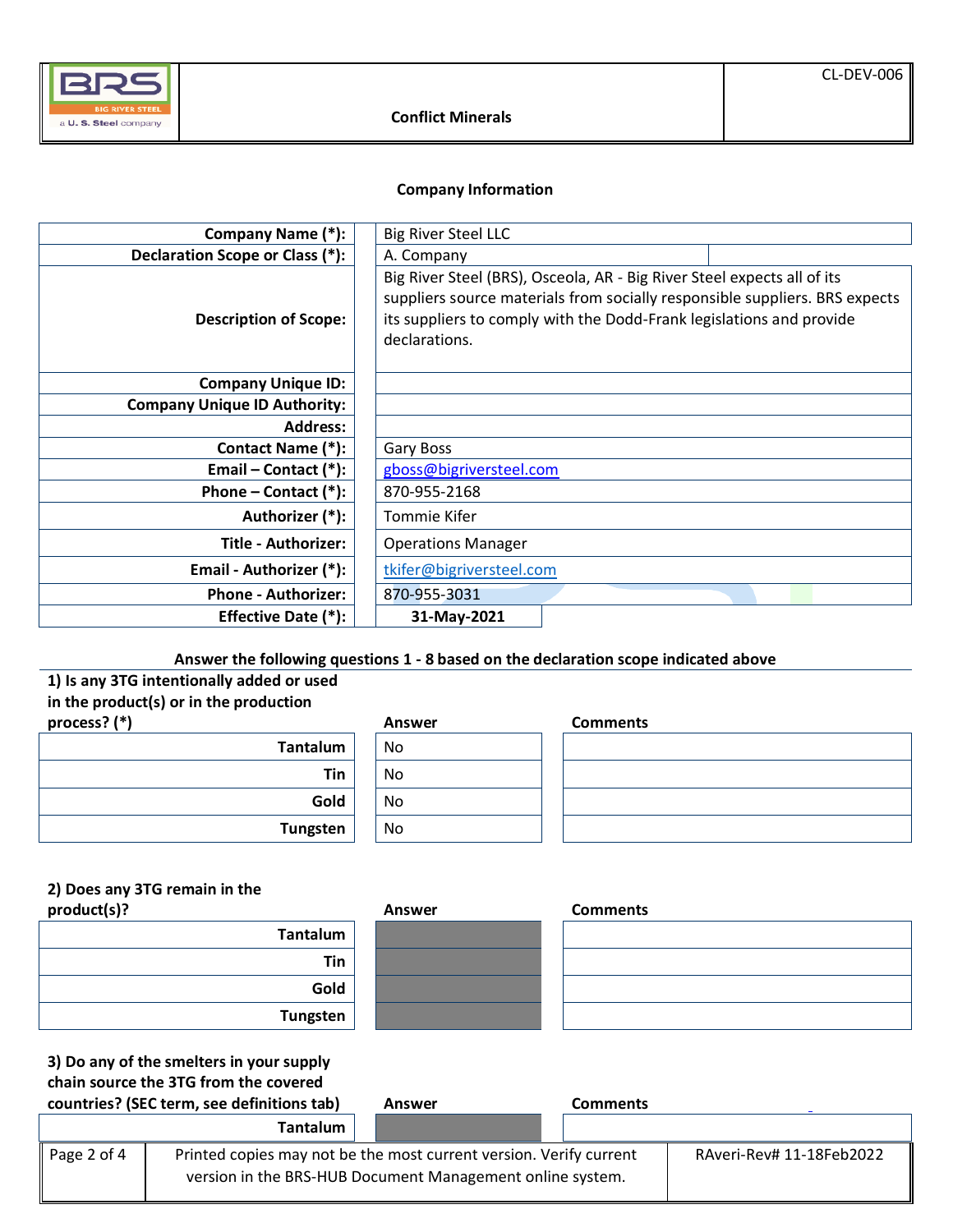| <b>BIG RIVER STEEL</b><br>a U.S. Steel company |            | <b>Conflict Minerals</b> | CL-DEV-006 |
|------------------------------------------------|------------|--------------------------|------------|
|                                                | <b>Tin</b> |                          |            |
|                                                | Gold       |                          |            |
|                                                | Tungsten   |                          |            |

# **4) Do any of the smelters in your supply chain source the 3TG from conflictaffected and high-risk areas?**

| Tantalum        |
|-----------------|
| Tin             |
| Gold            |
| <b>Tungsten</b> |

| <b>Answer</b> |  |
|---------------|--|
|               |  |
|               |  |
|               |  |
|               |  |
|               |  |
|               |  |
|               |  |

| <b>Comments</b> |  |  |
|-----------------|--|--|
|                 |  |  |
|                 |  |  |
|                 |  |  |
|                 |  |  |

# **5) Does 100 percent of the 3TG (necessary to the functionality or production of your products) originate from recycled or scrap sources?**

| .<br>.<br>.<br>. |
|------------------|
| <b>Tantalum</b>  |
| Tin              |
| Gold             |
| <b>Tungsten</b>  |

**6) What percentage of relevant suppliers have provided a response to your supply**  chain survey?

| <b>Tantalum</b> |
|-----------------|
| Tin             |
| Gold            |
| <b>Tungsten</b> |

| Answer |
|--------|
|        |
|        |
|        |
|        |
|        |
|        |
|        |

| <b>Comments</b> |  |  |  |
|-----------------|--|--|--|
|                 |  |  |  |
|                 |  |  |  |
|                 |  |  |  |
|                 |  |  |  |

| <b>Answer</b> |  |
|---------------|--|
|               |  |
|               |  |
|               |  |
|               |  |

| <b>Comments</b> |  |
|-----------------|--|
|                 |  |
|                 |  |
|                 |  |
|                 |  |

# **7) Have you identified all of the smelters**  supplying the 3TG to your supply chain? Answer

| <b>Tantalum</b> |
|-----------------|
| Tin             |
| Gold            |
| <b>Tungsten</b> |

**8) Has all applicable smelter information received by your company been reported in this declaration? Answer Comments**



| <b>Comments</b> |  |  |
|-----------------|--|--|
|                 |  |  |
|                 |  |  |
|                 |  |  |
|                 |  |  |

|             | <b>Tantalum</b>                                                    |                          |
|-------------|--------------------------------------------------------------------|--------------------------|
| Page 3 of 4 | Printed copies may not be the most current version. Verify current | RAveri-Rev# 11-18Feb2022 |
|             | version in the BRS-HUB Document Management online system.          |                          |